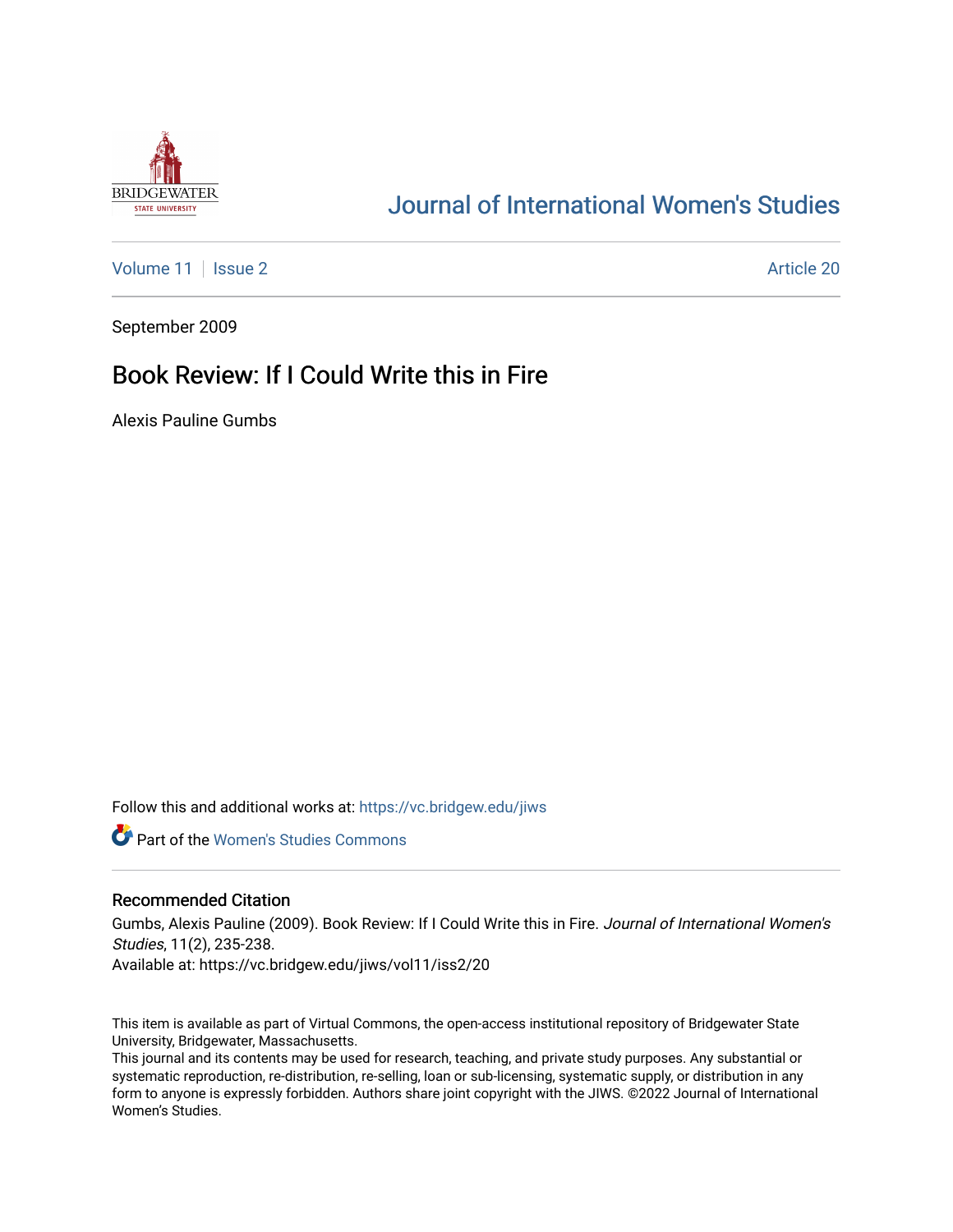## **If I Could Write this in Fire.** 2009. Michelle Cliff. Minneapolis: University of Minnesota Press. 89 pp. \$21.95 (Hardcover).

Reviewed by Alexis Pauline Gumbs<sup>1</sup>

*Somewhere in the landscape past noon I shall leave a dark print of the me that I am and who I am not*  -Audre Lorde "Prologue" in *From a Land Where Other People Live (1973)* 

Consider the flame. Flickering. Transformative. Changing shape. That heat. That glow around those of us that, according to every story that keeps this anti-social society together, should be burning in hell. What is your flamboyance? That which keeps your flame alive, that which lives on you, bright through you that power had intended to incinerate. Where on your body, where on your lips, where in your fingertips, where in your hair, does the blackened narrative emerge? What hollowed out remnant do you dance in now and what is the significance of what your longing remembers? Consider the flame. What will not embrace us even when we quiet our deviance? What cannot be forgotten even when it is not known? What will not destroy us even when we are flagrantly ourselves?

Michelle Cliff's 2009 collection of creative nonfiction pieces, *If I Could Write this in Fire,* includes and expands her most remembered non-fiction work and remains concerned with the impact of the writing life in the face of marginalization and under the specter of death. Cliff's groundbreaking piece of experimental non-fiction "If I Could Write This in Fire" made its first impact in *Home Girls: A Black Feminist Anthology,* the very first publication of Kitchen Table: Women of Color Press edited by Barbara Smith in 1983. *Home Girls,* a crucial anthology in the emergence of black feminist literature, made an indelible mark on black women's writing, insisting that black feminists *existed*. In 1979, while compiling *Conditions Five: The Black Women's Issue,* which would become the basis of *Home Girls*, Barbara and Beverly Smith reminded a black feminist lesbian audience "There is… no guarantee that we or our movement will survive long enough to become safely historical. We must document ourselves now" (Smith and Smith, 1979: 62). Cliff's work in *If I Could Write This in Fire* continues to question the possibility, the meaning and the form of survival under oppressive conditions that often erase the stories of the oppressed.

 Cliff's stated intention in this collection is to "depict personal fragmentation and describe political reality through the particular lens of the colonized" (xi). Cliff depicts the fragmentation of the colonized subject while also pushing back against it. By relating scenes from her own travels as a writer and scholar across the American and German landscapes, Cliff reveals and reverses a colonial situation through which her body should be accessible land, blank space for the writing of the dreams of the normative. Cliff's gaze queers the people she meets through her descriptions of and responses to their presumptions that they are normal. From American Studies scholars in Germany who

 $\overline{a}$ 

<sup>&</sup>lt;sup>1</sup> Alexis Pauline Gumbs is a PhD Candidate in English, Africana Studies and Women's Studies at Duke University.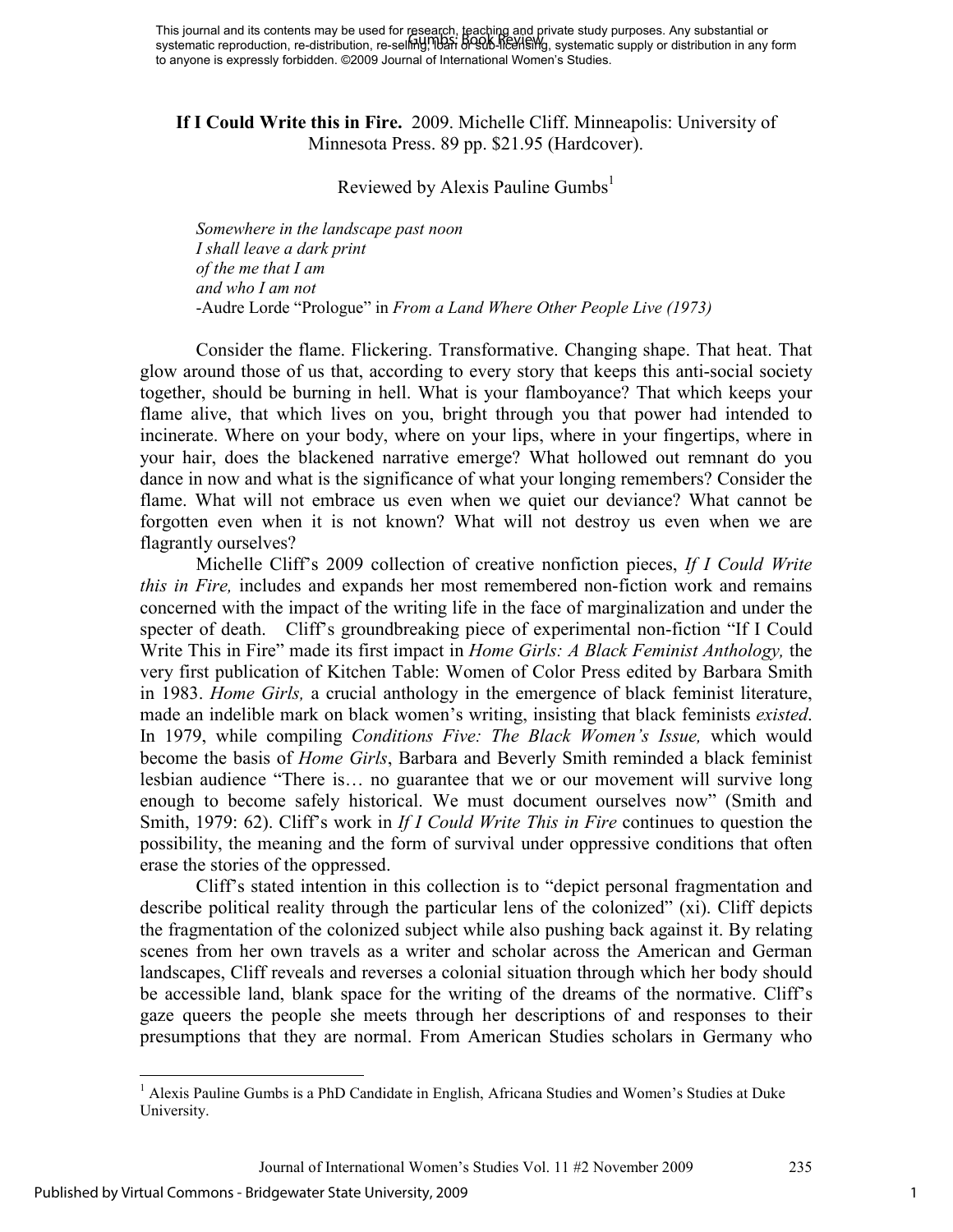fetishize the racialized mystique of the American South while ignoring the history of genocidal violence surrounding the concentration camp in their own cities, to a woman in a diner nurturing a baby doll on the Day of the Dead, Cliff resituates the people she encounters in ways that disrupt the national and reproductive fictions in which they would otherwise be characters. The "queer impact" that I am assigning to Cliff describes an interruption in the social reproduction of the contexts that she interacts with by using the lens of her (usually invisible) black Caribbean lesbian subjectivity to challenge, question or reframe the assumptions of the erstwhile normal population of her nonnarrative trajectory.

 Cliff is the anti-Kerouac. Cliff tellingly ends *her* road trip piece "Cross Country: A Documentary in 10 Jump Cuts" with the following anecdote:

*An old lady sells bunches of pink and purple sweet peas at a farmers' market in a town on the central coast of California… and tells me she came out here from Arkansas during the dust bowl. All along the route she broadcast the seed for the followers from the open back of a Ford pick-up. "I reckon I've left my mark," she says. (48)* 

Like Cliff, the woman selling the flowers has a creative and self-conscious relationship to her own displacement. What forms of life, and what possibilities do the displaced leave in their wake? Offering this as the last word in her documentation of her own journey, Cliff allows this woman's story about scattering seeds all over the American landscape to stand in for her own impact on the places and people that she queers by interacting with them. This concern with leaving one's "mark" is not merely a question of interaction; it is a meditation on space and mortality. All along her journey Cliff, as narrator, remarks on the legacies of people who become queer ghosts of the west through her understanding of them. She offers the epitaph of Ben Hodges, "Self-styled Desperado, A Colorful Pioneer, 1856-1929," for our reflection, reframing it with queer potential. These fragments are occasions for Cliff's own questions. How will I be remembered? What of my life will be visible afterwards? How will the invisible remain? Especially since I cannot write this in fire…

 Cliff continues this meditation in "Lynchburg 2003," reframing her brief stop in Lynchburg South Carolina through the newspaper documentation of Ota Benga, a captured and celebrated pygmy who committed suicide in Lynchburg, imagining the queer and diasporic longing that exceeds his brief appearances in the historical record. In "The Thing Behind the Trees," she meditates on the actual the mark of a dead body when an insistent cab driver shows her the outline of a dead woman's body, frozen into the ground behind some trees in rural New England. The driver describes the woman as a "bookkeeper or something," murdered because she dared to take a walk alone. Employing the alchemical relationship to history that she performs in her historical fiction *Free Enterprise,* Cliff reimagines the dead woman as an artist, explosive, burning herself into the forest floor: "Silhouette of Ashes, scorched, return to earth, release of soul through fire" (77). Again, we are reminded of Cliff's initial desire to write of *her* life in fire. Cliff's meditations on the limits of the physical and verbal traces left of individual lives offer a redefinition of the meaning of life through an engagement of the significance of writing in a social context wherein much remains unseen.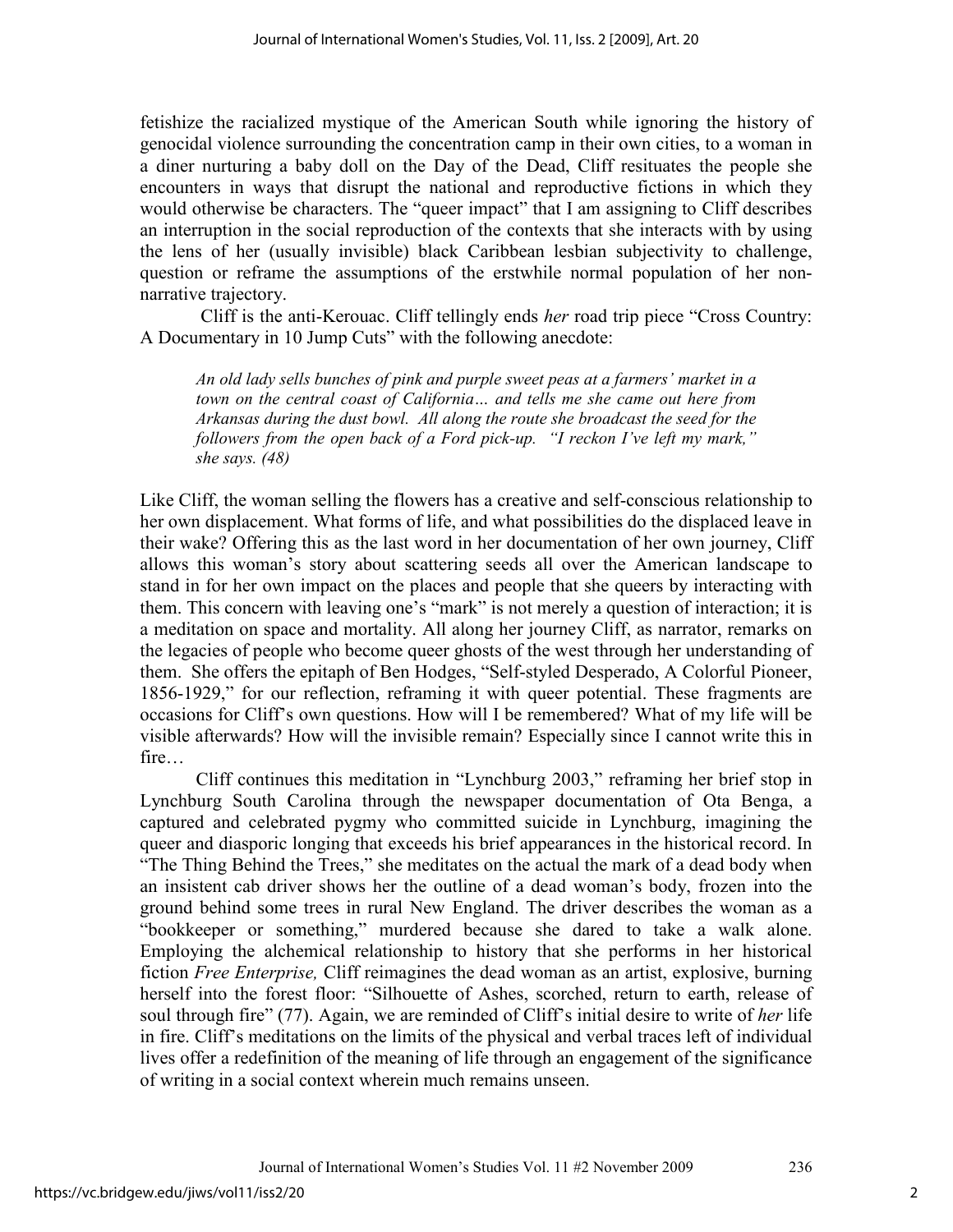Cliff's final meditation, "In My Heart A Darkness," bookends the introduction, "Journey into Speech," recontextualizing the function of written language from the viewpoint of the racialized and deviant subject. The title points to the fact that Cliff's own racialization is often invisible. As a light skinned "Afro-Saxon" (person of British and African ancestry) Cliff is often "read" as a white woman, but like the stories of the queer ancestors Cliff finds throughout her journey, the textual representation leaves much to be desired. There is something more "at the heart" that only fiction and speculation can approach. The unreadable spaces between the lines both undermine and supplement the visuality of the page. Cliff insists that there is always something between the lines, always something unsaid. Appropriately the layout provides generous amounts of space between the words and ideas in this collection. Cliff frames blankness in order to assert that the story between the lines is what will save us. Faith and the creative process of reaching for an unprovable truth are survival skills.

Citing Glenn Ligon at the Carnegie Museum, Cliff points out the racial implications of writing itself: *"We are the ink that gives the white page meaning"* (80*)*. What about the invisible ink, though? The ink that does not show up on the page due to gaps in understanding, due to assumptions about what a particular life means. Cliff, using creative non-fiction to describe her journey, which takes place between the lines of the constant misunderstanding she navigates due to other people's assumptions about her and about life itself, offers an intervention into the relationship between language and survival in an oppressive society. Challenging the function of race as an optical relationship based on visible contrast, Cliff unearths the shadow narratives, the traces, the clues, the spooky outlines that we must fill in ourselves. *If I Could Write This in Fire* is a pedagogical text because it teaches a reading practice. Watching Cliff fill in the missing stories behind, underneath and around the clues she comes upon in her sojourn through space and time, reminds us that the language is actually inadequate for both our survival and our understanding. In order for the dead to survive we must reach for them with the faith of fiction, divining fullness from the arbitrary remnants that our culture reproduces in its social languages, but we cannot control how the future will understand (or misunderstand) us.

Cliff's text actualizes the poetic suggestion of Audre Lorde's poem "Prologue." In fact we could understand Lorde's poem as a prologue to Cliff's work – here the act of writing and publishing burns, printing both truth and fiction onto our lived experiences. I would not simplify Cliff's nuanced meditation into a lesson plan, but I do think it can inspire concrete and useful exercises in creative writings, literature and history classrooms. Following Cliff, students could use historical artifacts, old headlines, grave markers, urban legends and encounters with strangers to perform their own critical readings and imaginative research at the intersection of their own social significance in any landscape and the meaning of the signs around them. And like the classroom, chemistry, like this article, like the practice of knowledge production, the process will be unstable. What traces will the flame of our desire for knowledge leave behind? What will it burn up? Who will read the ashes and how?